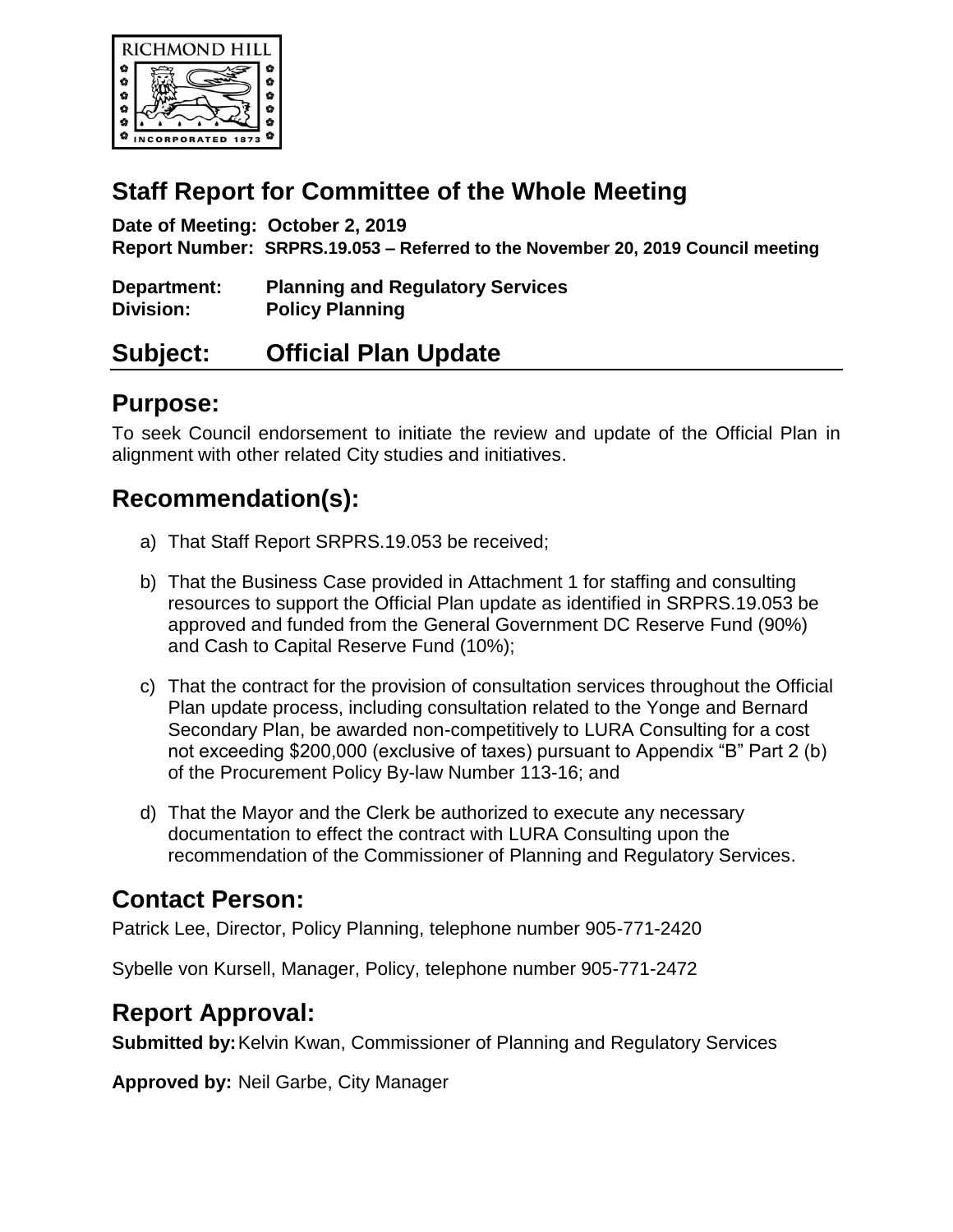City of Richmond Hill – Committee of the Whole Meeting Date of Meeting: October 2, 2019 Report Number: SRPRS.19.053 – Referred to the November 20, 2019 Council meeting **Page 2**

All reports are electronically reviewed and/or approved by the Division Director, Treasurer (as required), City Solicitor (as required), Commissioner, and City Manager. Details of the reports approval are attached.

#### **Summary:**

This report provides recommendations and rationale for staff to undertake the process to update the City's Official Plan by Q2 of 2021. The process to undertake the update will be in alignment with other related City studies and initiatives.

#### *What is an "Official Plan update"?*

The Official Plan update will be in the form of a comprehensive municipally-initiated Official Plan Amendment that will address all relevant statutory requirements such as the requirement to update the Official Plan to be consistent with the Provincial Policy Statement and to conform with applicable Provincial plans as well as the Region of York Official Plan.

The Official Plan update will consider changes to the Vision and Principles of the Official Plan, the urban structure of the City, as well as matters such as height, density, protection of employment areas, and more detailed planning for the City's intensification areas (e.g. Centres and Corridors).

#### *Why should the Official Plan be updated?*

The initiation of the Official Plan Update at this time is important to ensure that the City's Official Plan is responsive to changes within our local context as well as changes to planning policy at the Provincial and Regional level.

#### *Why should the Official Plan update be undertaken now?*

Since the adoption of the Official Plan in 2010, many Provincial planning policy documents have been updated, and require the City Official Plan to conform with those changes.

York Region is currently updating its Official Plan to conform with the Provincial plans. Lower-tier municipalities (such as Richmond Hill) must update their Official Plans within one year of the approval of the Region's Official Plan.

At the City level, many studies and initiatives are underway, or are planned within the next couple of years, that contribute to the work that is needed to undertake a comprehensive update to the Official Plan update.

Undertaking the Official Plan update expeditiously ensures that planning decisions by Council are consistent with an up-to-date vision for the City, which is established under the latest Provincial and Regional policy frameworks and context. The expectation of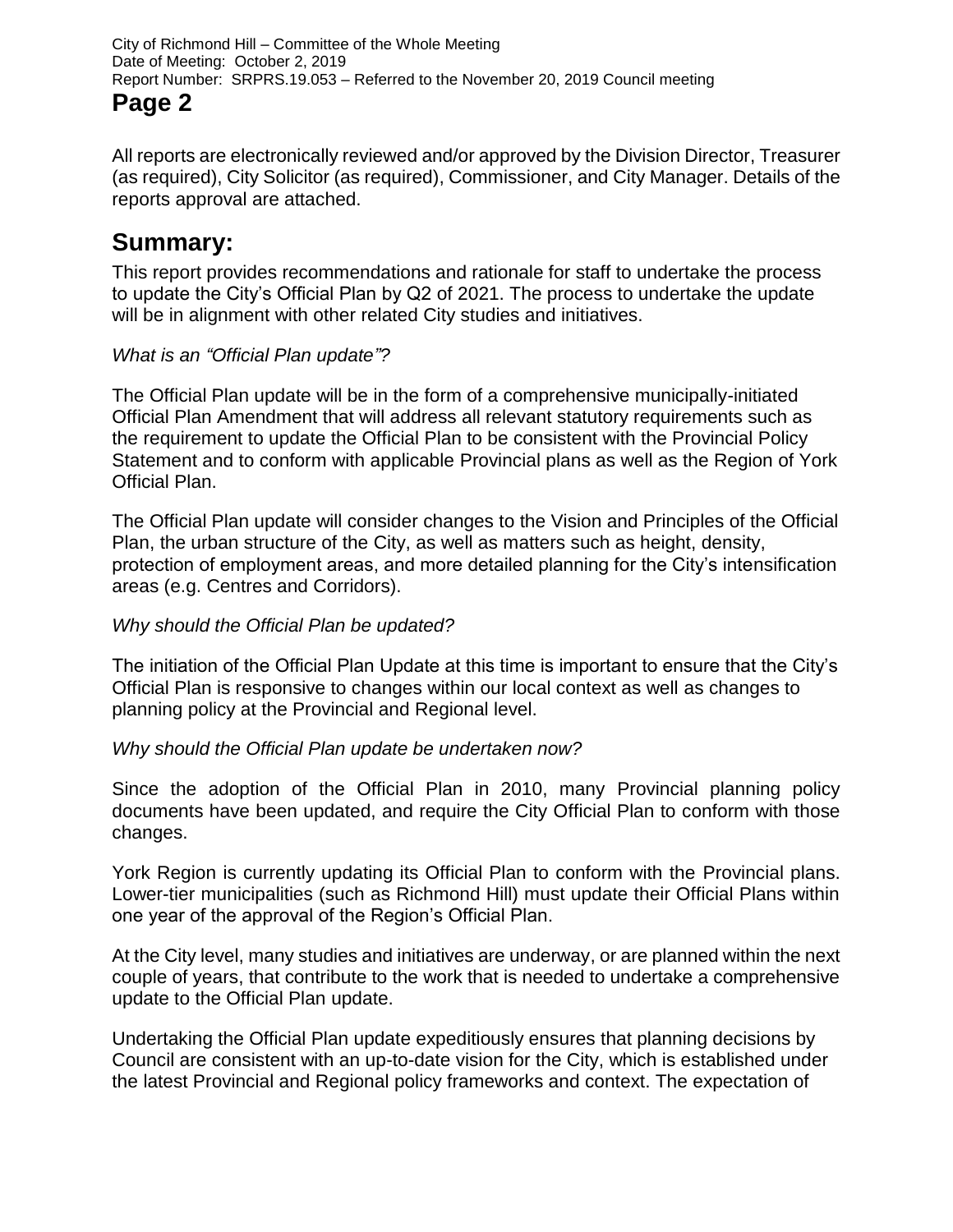this Official Plan update is to ensure that implementing plans, studies and by-laws such as the Comprehensive Zoning By-law are designed to implement a new City vision.

#### *How will the update be undertaken?*

Staff and Council will engage with agencies, stakeholders, the development community, and the public on a city-wide scale to best determine how the City is expected to accommodate growth and protect our resources over the long term.

Technical studies will also inform policy and mapping changes to the Official Plan.

The majority of the work related to the Official Plan update will be undertaken in house and with resources allocated to related projects such as the Comprehensive Zoning Bylaw, the Urban Master Environmental Servicing Plan update, and the Transportation Management Plan update. Nevertheless, additional resources are required to support the necessary public consultation process and the significant technical analysis to complete for the Official Plan update. Staff recommend an in-year approval of a budget of \$450,000 that is currently identified in the 2020 10-year capital forecast. Funding is recommended from the General Government DC Reserve Fund (90%) and Cash to Capital Reserve Fund (10%).

#### **Background:**

Under the *Planning Act*, as amended, municipalities are required to review and update their Official Plan within 10 years of it coming into effect (i.e. by 2022 for the City of Richmond Hill), and every 5 years thereafter. This mandatory review is to ensure that municipalities update their Official Plan to reflect changes in Provincial planning documents and to ensure that the Official Plan remains current within the local context.

The 2010 Richmond Hill Official Plan was designed to usher in an approach to urban intensification, consistent with conditions and expectations for growth that existed at that time. Over the past decade, there has been considerable investment in transportation infrastructure, most notably, the Highway 7 and Yonge Street Viva Bus Rapid Transit corridors, and there have been changes in market conditions favouring higher-density development. Further, all levels of government continue to commit to the construction of the extension of the Yonge Street subway from Finch Avenue to Richmond Hill Centre. Based on the foregoing, it is prudent that Richmond Hill investigate opportunities to facilitate the next wave of urban intensification consistent with recent infrastructure improvements and a vision for the City through to 2041.

#### **Provincial Planning Initiatives**

Provincial planning has evolved since 2010. Provincial planning policy documents that have been updated or introduced since the adoption of the City's current Official Plan include: the Provincial Policy Statement 2014 ("PPS"); the CTC Source Protection Plan, 2015; the Oak Ridges Moraine Conservation Plan, 2017; the Greenbelt Plan, 2017; the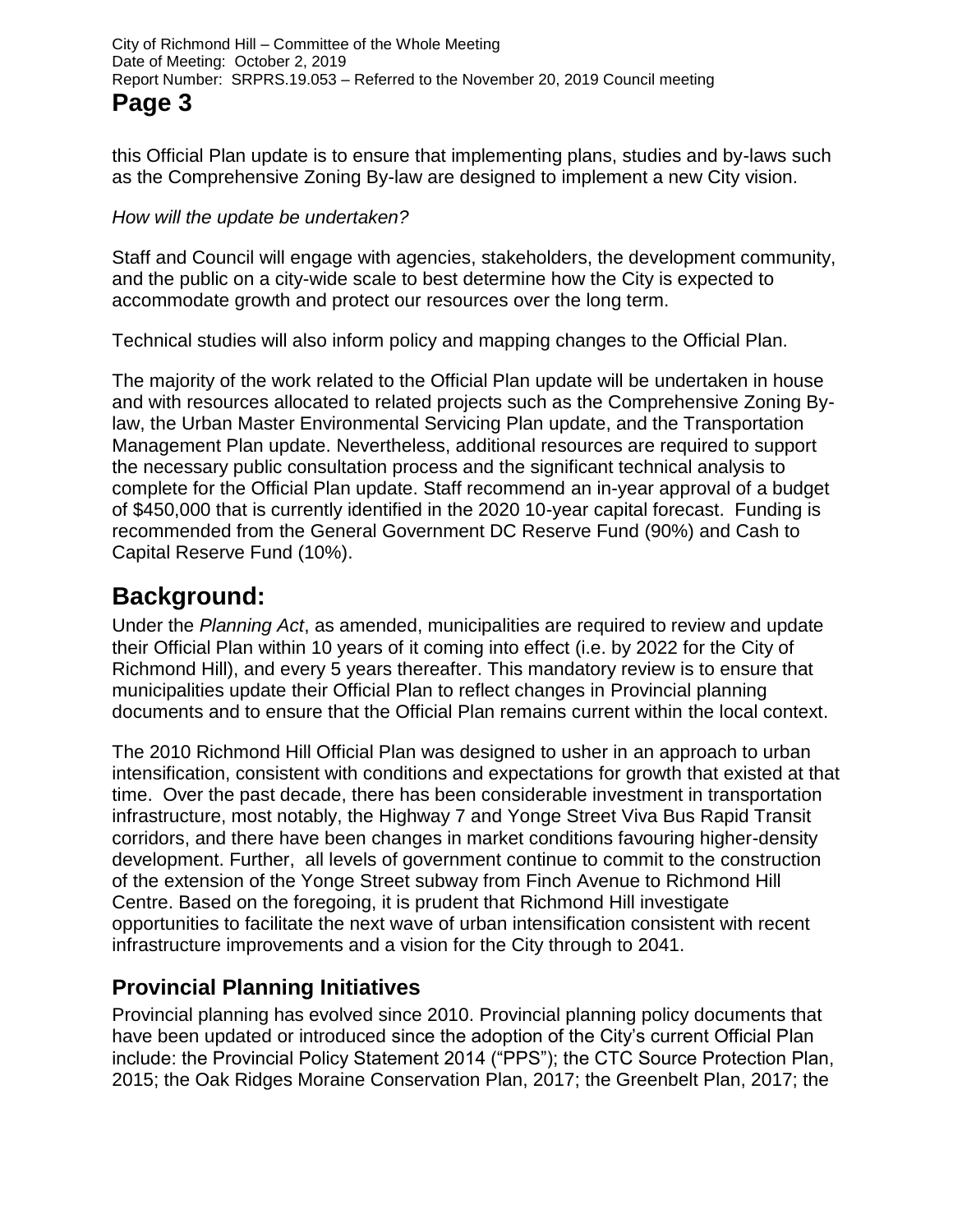City of Richmond Hill – Committee of the Whole Meeting Date of Meeting: October 2, 2019 Report Number: SRPRS.19.053 – Referred to the November 20, 2019 Council meeting **Page 4**

Metrolinx Regional Transportation Plan (2018), and the Growth Plan for the Greater Golden Horseshoe, 2019 ("Growth Plan").

In May 2019, the Province updated the Growth Plan for the Greater Golden Horseshoe. This update institutes shifts in the Growth Plan policy, including addressing housing supply by "unlocking" lands and facilitating intensification for residential development, and increasing economic prosperity by being more strategic with the identification of employment lands. The City's Official Plan is required to conform with the policies of the updated plan.

On June 6, 2019, Bill 108 – the *More Homes, More Choice Act* received royal assent. This legislation amends the *Planning Act*, as well as other legislation such as the *Development Charges Act*, *Ontario Heritage Act*, and the *Local Planning Appeal Tribunal Act*. The majority of the changes to the *Planning Act* have come into force as of September 3, 2019 as such, consideration should be given as to how the Official Plan may need to be modified to implement the relevant *Planning Act* changes.

On July 22, 2019, the Province announced its intent to amend the Provincial Policy Statement. The proposed amendments are intended to further the Government's "More Homes, More Choice" initiative. The proposed policy changes bring greater parity with the in-effect 2019 Growth Plan and would apply to all municipalities within the Province. The consultation period for this initiative concludes on October 21, 2019. Similar to the Growth Plan, once these changes are brought into effect, the City's Official Plan would be required to be consistent with the amended Provincial Policy Statement and to be responsive to amendments to the *Planning Act*.

#### **York Region Planning Initiatives**

York Region is currently working on a Municipal Comprehensive Review (MCR) and update of its Official Plan. Their review re-commenced in 2017 after the release of the updated Growth Plan, 2017. City staff have been involved with this review by participating in working groups and providing requested data to Regional staff in a number of areas related to their review, including the Agricultural System, Employment Areas, and Major Transit Station Areas. Subject to any additional direction from the Province, the Region currently expects to finish its review and adopt their new Official Plan in late 2020. The Region's Official Plan will include an updated population and job forecast and related intensification targets for each lower-tier municipality. (A more robust overview of the Region's MCR will be provide to Council in a future staff report.) In accordance with the *Planning Act*, the City is required to update its Official Plan within one year of the Regional Official Plan coming into effect. Accordingly, undertaking the City's Official Plan review concurrently with the Region's review will ensure that the City is appropriately engaged in both review processes, and ensures a timely adoption of an up-to-date Official Plan.

Over the last five years, York Region Transit has been constructing the VIVA rapid transit system along Highway 7 and Yonge Street. It has also been improving its overall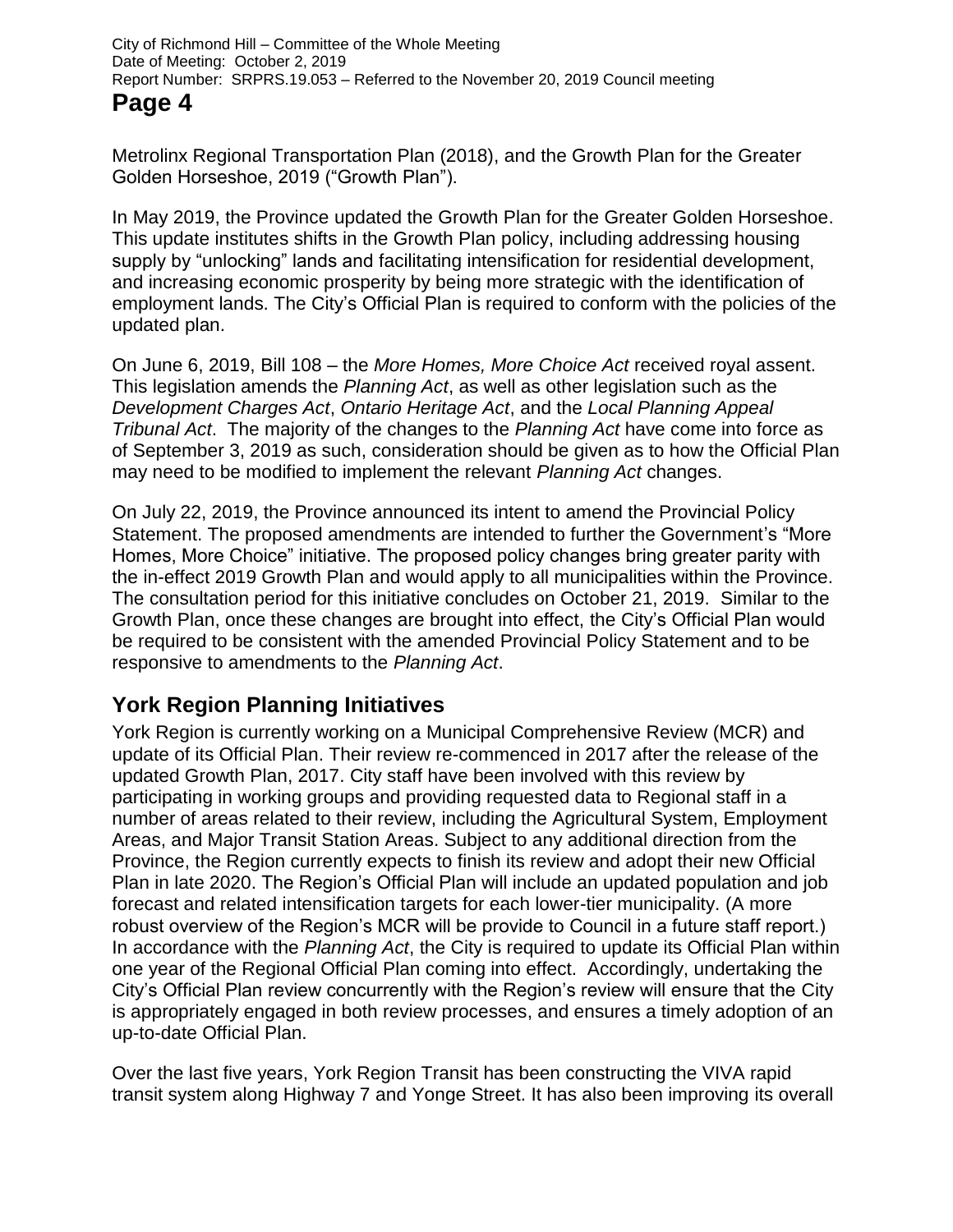transit service with more frequent and streamlined bus services. The actualization of this project provides new information for staff, Council, and the public to consider when visioning the growth and development of our communities.

### **City of Richmond Hill Related Planning Initiatives**

The City has undertaken, or is in the process of undertaking, a number of studies that can be relied upon to inform the update and/or development of new land use policies within the Official Plan. These studies include:

- The updated **Transportation Master Plan (TMP)** includes the cycle and pedestrian master plan and recreational trails plan in one document. The TMP analysis and consultation will inform updates to both policies and schedules of the Official Plan. This update was initiated to implement the 2010 Official Plan and to inform the next update to the Development Charges By-law in 2021. In order for the TMP to implement any update to the Official Plan with respect to transportation and trails, it is recommended that the TMP update be finalized following the adoption of the Official Plan update.
- The updated **Urban Master Environmental Servicing Plan (UMESP)** identifies infrastructure improvements to support planned intensification within the City's Centres and Corridors. Similar to the TMP, the analysis that is undertaken for the UMESP update will inform policy and schedule updates of the Official Plan. The UMESP update was initiated to implement the 2010 Official Plan and to inform the next update to the Development Charges By-law in 2021. In order for the UMESP to implement any update to the Official Plan with respect to servicing, it is recommended that the UMESP update be finalized following the adoption of the Official Plan update.
- The updated **Development Charges Study** informs changes to the Development Charges By-law (DC By-law), which is used to collect funds that are required to provide infrastructure that supports new growth within the City. As noted in Staff Report SRCFS.19.026, this study is expected to be complete by the end of 2021. The MCR process is not anticipated to delay the update to the DC By-law. In fact, the Official Plan Update would ensure that the DC By-law update is based on the new vision for the City's near- and long-term growth.
- The **Richmond Hill Centre Secondary Plan** guides development within this important urban growth centre and mobility hub. It is expected to be completed in early 2021. Undertaking the Official Plan review concurrently with the development of the Secondary Plan for this very significant redevelopment area will ensure that there is a singular vision for this area and that there is a cohesive policy framework in place to be able to realize that vision.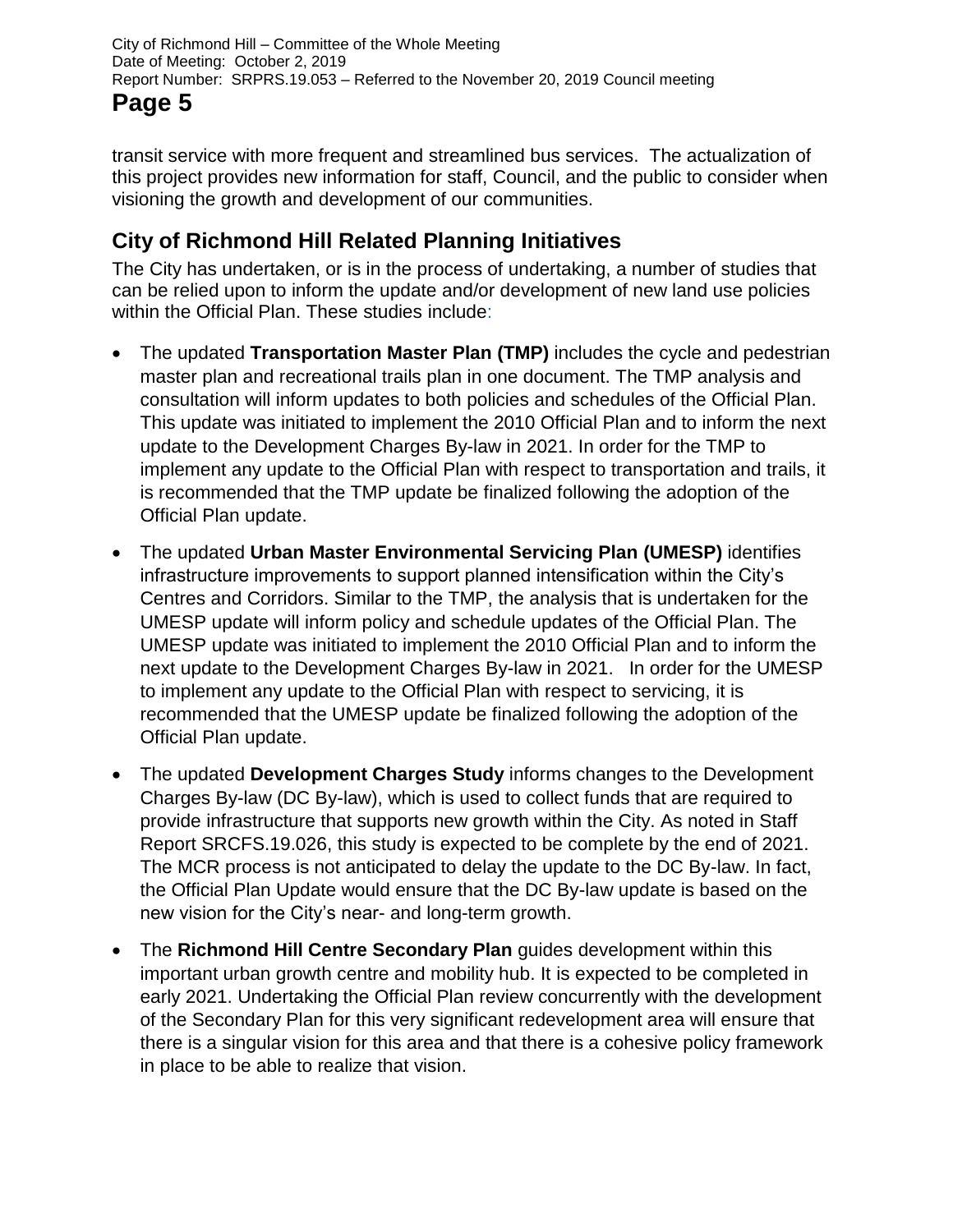- The **Socio-Economic Study 2019 and Ward Profiles** (completed) provides an overview of the City's current socio-economic characteristics. It provides insightful information to consider when developing a long-term planning framework for the City, to ensure that the plan is responsive to current and future needs of our residents and workforce.
- The **Urban Forest Management Plan** (to be completed in early 2020) provides a plan to ensure the long-term management of the City's trees and their growing environment. Recommendations related to land use that come from this plan can inform the update to the Official Plan.
- The **Community Energy and Emissions Plan** is expected to be completed in 2021. This Plan is intended to provide guidance to the City regarding energy conservation and reduction in greenhouse gas emissions. Any policy recommendations emerging from this plan can be addressed through the Official Plan Review.
- The **Comprehensive Zoning By-law** (CZBL) project is expected to be completed by 2022. This project includes undertaking research and receiving input on a variety of matters, including built form trends and transit-supportive parking requirements. Undertaking the Official Plan review concurrently with the CZBL will ensure that the resulting zoning by-law is in conformity with proposed policy and mapping updates, and that, where appropriate, the City can undertake joint consultation. Furthermore, staff will be able to "test" policy changes using a zoning lens and propose zoning provisions in concert with those policy proposals.

All of these aforementioned studies and plans inform and implement the policies of the Official Plan. Undertaking this work concurrently through the Official Plan update process ensures clear cohesion among these various initiatives. Running the TMP, UMESP, and Official Plan Review concurrently is particularly important to ensure that the update to the DC By-law 2021 is based on the most current vision for growth and development within the City of Richmond Hill. Ultimately, this will ensure that DC charges that are being collected are in accordance with the necessary infrastructure improvements to service new growth.

#### **Recent Official Plan Implementation and Projects**

The policies of the Official Plan were adopted by Council nine years ago, and there have been a large number of development approvals during this time. Many of these development approvals were granted through the Ontario Municipal Board (now the Local Planning Appeal Tribunal (LPAT)), and some of those have received approvals beyond the current Official Plan permissions through site specific exception policies that, among other things, permit increases in height and density. It would therefore be prudent to review and analyze the policies of the Plan in the context of these approvals, and the consideration of a future vision for the City.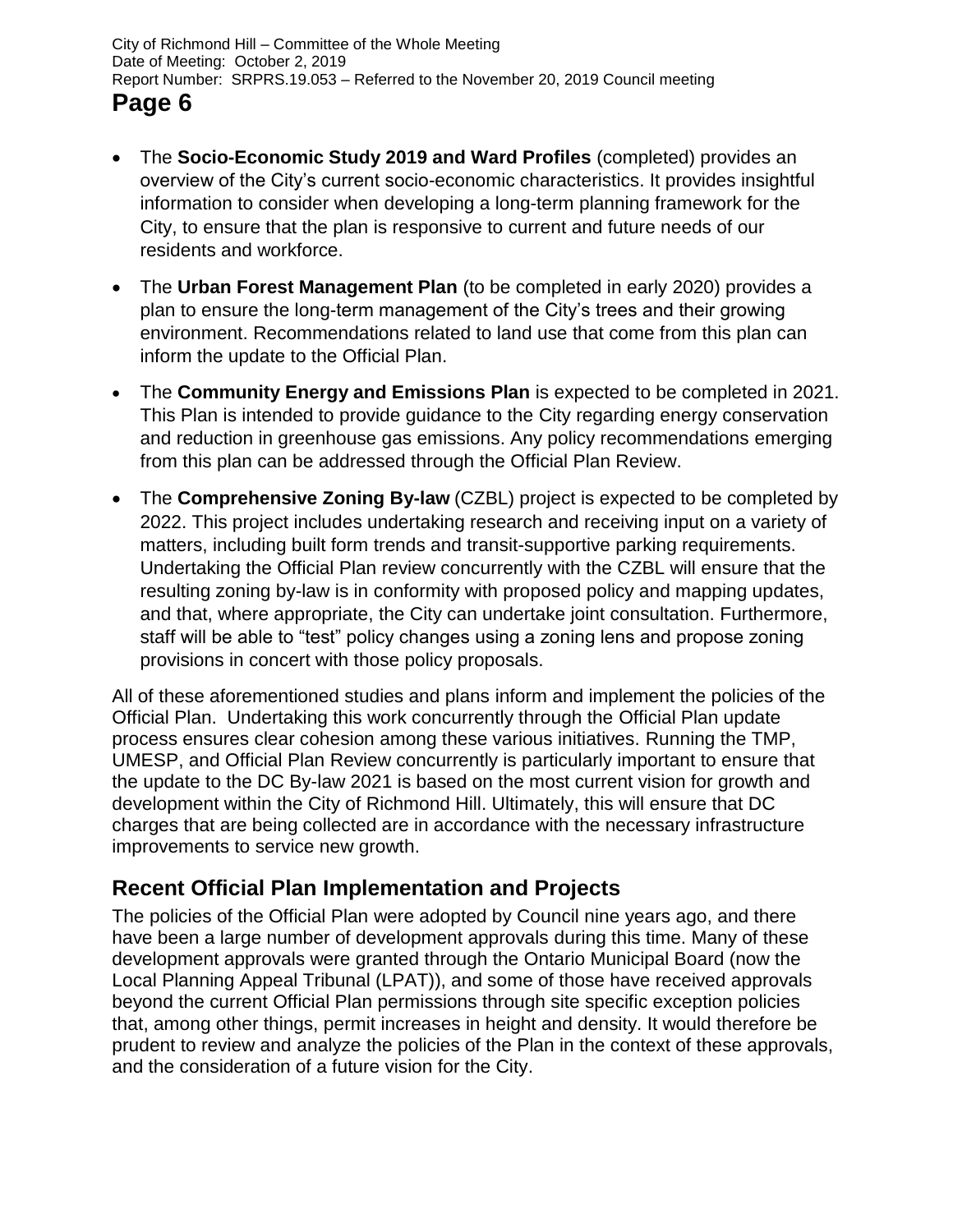City of Richmond Hill – Committee of the Whole Meeting Date of Meeting: October 2, 2019 Report Number: SRPRS.19.053 – Referred to the November 20, 2019 Council meeting

# **Page 7**

More recently, the City has been receiving various development proposals within Centres and Corridors for buildings that are significantly higher in height and greater in density than what the 2010 Official Plan permits. Consideration of these applications on a comprehensive basis will also inform the Official Plan update and the development of a new City planning vision.

The current Official Plan directs the preparation of Secondary Plans for areas where major intensification within the City is proposed. These Secondary Plans are inserted in the Official Plan as new (Part 2) chapters and are intended to provide more areaspecific guidance in implementing the vision and policies of the Official Plan. Parts 1 and 2 of the Official Plan are required to be read together and all relevant policies of the Official Plan are applied.

Secondary planning for these areas are in various stages of the planning process:

• Richmond Hill Centre Secondary Plan – In process

As noted above, development of the Richmond Hill Centre Secondary Plan is underway, with completion of the Secondary Plan targeted for early 2021. The Richmond Hill Centre is an Urban Growth Centre as defined by the Growth Plan for the Greater Golden Horseshoe and a Regional Centre in the Region's Official Plan. As such, it is the City's area for development with the greatest mix of land use, building heights, and density.

Downtown Local Centre Secondary Plan - Repealed

Council adopted the Downtown Local Centre Secondary Plan in February 2017. Following approval by the Region, the Secondary Plan was appealed by landowners. Two years later, Council adopted a motion to initiate the repeal of the Downtown Local Centre Secondary Plan. After completing the required public consultation, Council approved the repeal of the Secondary Plan. As of July 3, 2019 the Secondary Plan is repealed in its entirety and has no effect.

 Yonge and Bernard Key Development Area Secondary Plan – Appealed, LPAT hearing adjourned to June 2020

The Yonge and Bernard Key Development Area (KDA) Secondary Plan and Zoning By-law were adopted by Council in November 2017. Exempt from Regional approval, landowners and residents appealed these planning documents to the LPAT. As a result of new direction from Council, the hearing of this matter has been adjourned to June 22, 2020 to provide staff and Council the opportunity to re-consult with the public and stakeholders regarding the long term vision and planning direction for this area.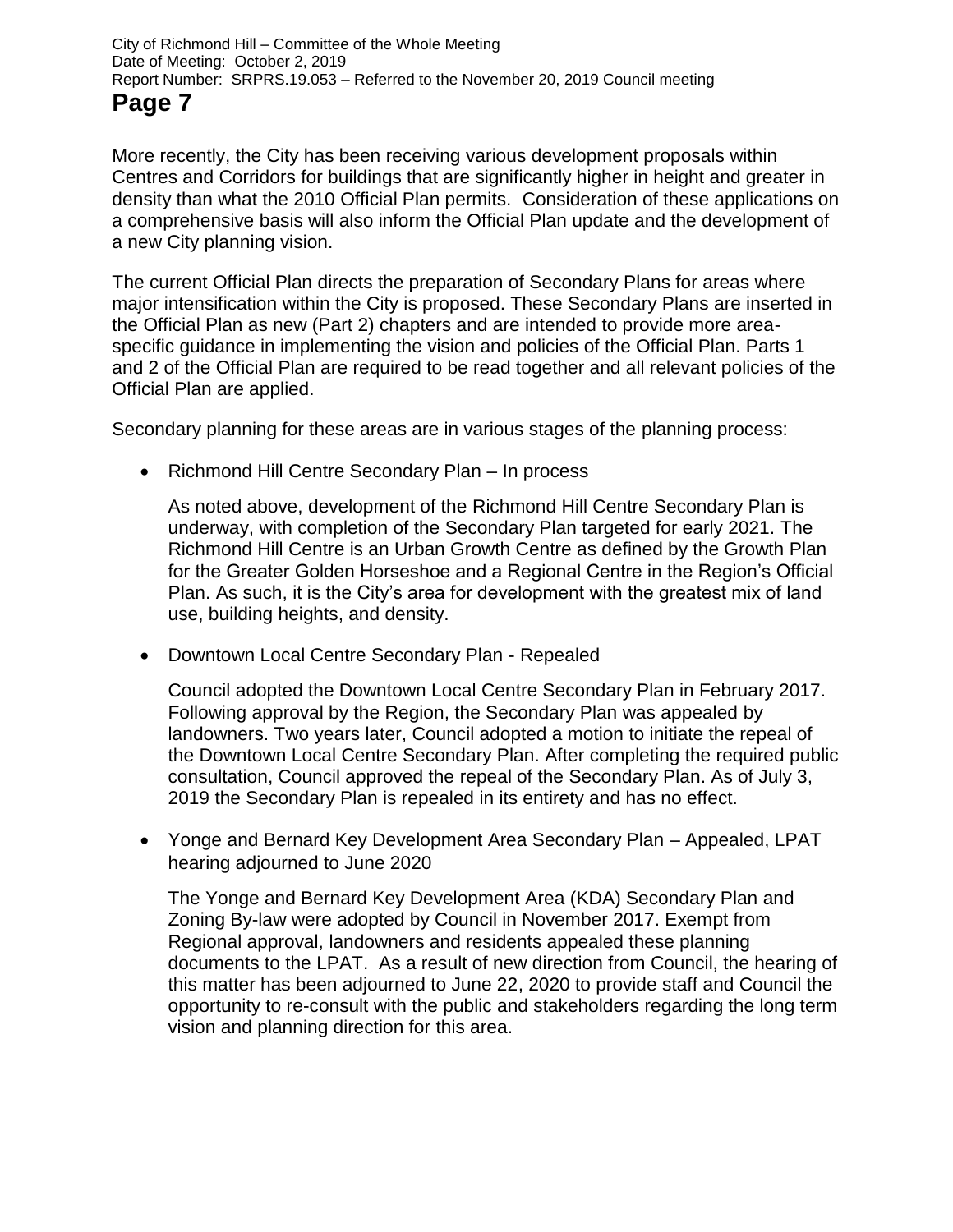• Yonge and Carrville/16<sup>th</sup> Key Development Area Secondary Plan - Draft

The Yonge and Carrville/16<sup>th</sup> Key Development Area Secondary Plan was drafted, and brought to Council Public meetings in May 2017 and May 2018. A recommendation to adopt the Secondary Plan has yet to be brought to Council.

Given the impending changes to planning direction from the Region and the Province, undertaking the Official Plan update concurrent with finalizing the Secondary Plans would permit the City to comprehensively reconsider the urban structure (including the height and density regime) of the City and provide a cohesive and up-to-date policy framework for our Centres and Corridors. A key objective of undertaking the Official Plan update is to ensure that the secondary planning for these areas is completed by the conclusion of the update process. In the case of the Yonge and Bernard KDA, however, given that a hearing is scheduled for June 2020, that secondary planning process will conclude sooner than that of the other centres.

## **Areas of Focus for the Official Plan Update**

The Official Plan update will be undertaken in accordance with the requirements of Section 26 of the *Planning Act*. Accordingly, this update will include policy changes to the Official Plan that address changes to the *Planning Act* since 2010, including changes resulting from the following legislation:

- Bill 140 *Strong Communities through Affordable Housing Act, 2011*, which promotes the provision of secondary units in ground related houses or their accessory building;
- Bill 73 *Smart Growth for Our Communities Act, 2015*, which includes changes regarding public consultation;
- Bill 7, *Promoting Affordable Housing Act, 2016*, which enables municipalities to adopt an Inclusionary Zoning By-law for the provision of affordable housing;
- Bill 139 *Building Better Communities and Conserving Watersheds Act, 2017*, which requires official plans to include policies and strategies for the provision of affordable housing and climate change mitigation and adaptation; and
- Bill 108 *More Homes, More Choice Act, 2019* which includes changes to how parkland and community benefits are secured through development approvals, focuses the use of Inclusionary Zoning to areas identified as Protected Major Transit Station Areas, and permits Secondary Suites to occur both within a residential unit as well as within a structure that is accessory to the primary unit (i.e. permitting 3 units per lot where the primary dwelling is a single detached, semi-detached or townhouse unit).

The update will also consider any new policy direction resulting from updated Provincial and Regional land use planning documents, as noted above.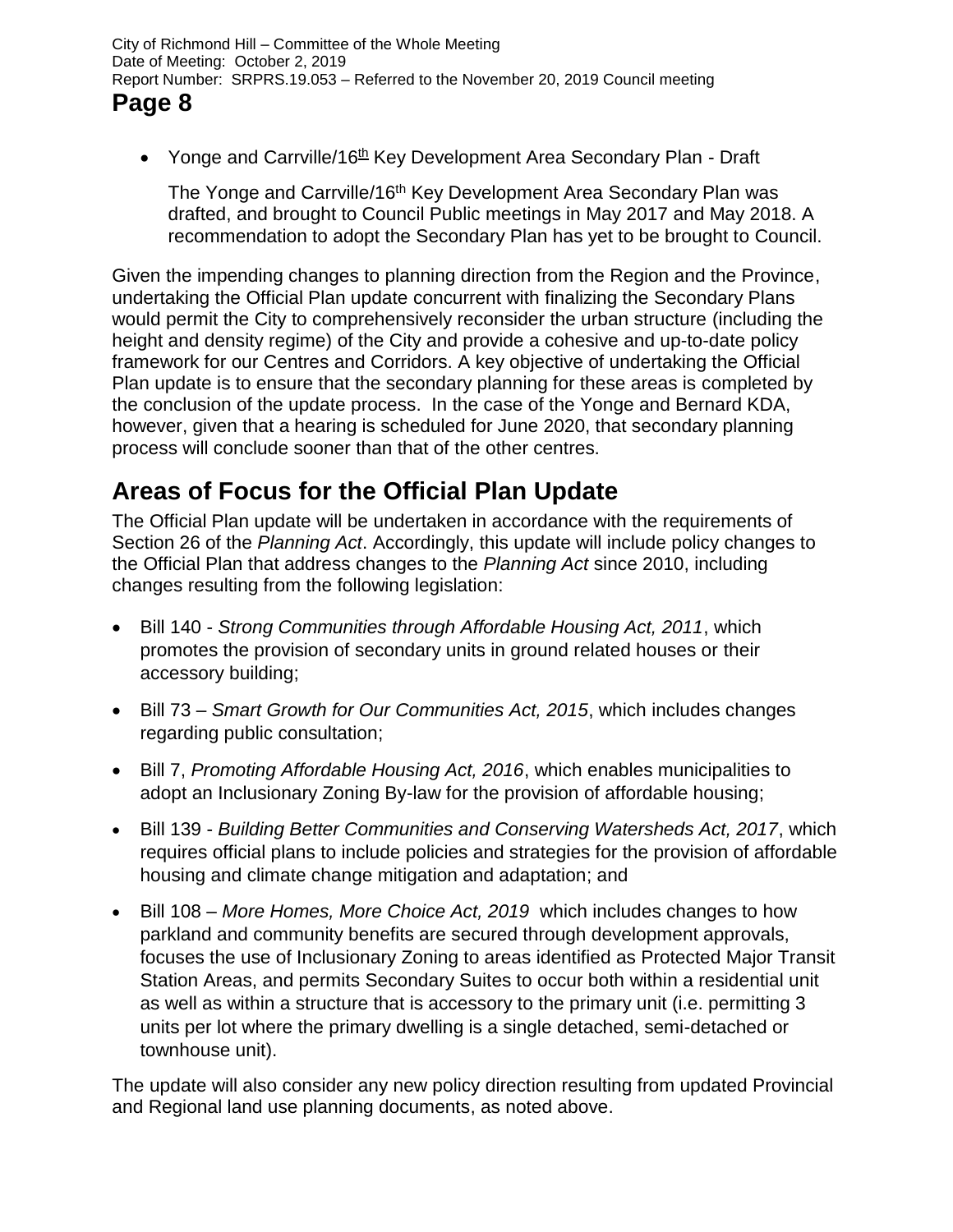Staff recognize that the planning context in Richmond Hill is changing, accordingly, the Official Plan update will consider trends in planning and related issues. This consideration will include matters such as:

- **Urban Structure:** staff will undertake analysis and consult on the Official Plan's vision and policy framework related to the overall urban structure, and take into consideration the promotion of transit supportive development and measures to prioritize growth areas in order for growth to be aligned with existing or planned infrastructure.
- **Height and Density:** building on the urban structure analysis and trends within Richmond Hill and the GTA overall, staff will examine and consult on what levels of height and density will be appropriate and possible to realize the new vision of the Official Plan.
- **Housing Affordability:** as noted in the 2019 Capital budget, staff will undertake an Affordable Housing Strategy and any recommendations related to Official Plan policy will be considered as part of this review.
- **Increasing Live and Work Opportunities** staff will review best practices and consult with the business and land development communities on Official Plan policy that enables increasing local job supply and better matching housing supply for people who work in Richmond Hill but commute from somewhere else.
- **Climate Change Adaptation and Mitigation** as staff work on the development of the City's Community Energy and Emissions Plan (CEEP) and the update to Sustainability Metrics, any policy recommendations resulting from the CEEP and the updated Sustainability Metrics can be addressed through the Official Plan Review.

#### **Immediate Actions to be Undertaken**

In order to complete the Official Plan update, in a comprehensive and collaborative manner, a number of additional actions are required to ensure that there is sufficient resource capacity. The following are three immediate actions:

- 1. **Establish a Council Task Force** to permit staff-Council discussions regarding the progress and strategic directions of the Official Plan update. Within a Task Force forum, staff and Council are able to have dedicated time set aside for the Official Plan update. Additionally, this forum lends itself well for discussion between staff and council to collaborate with and seek clarification from each other.
- 2. **Establish technical working groups and committees** to inform and steer the Official Plan update. Developing the committees and working groups early on in this process will ensure that roles and responsibilities are clarified and communicated to all who are involved in this project.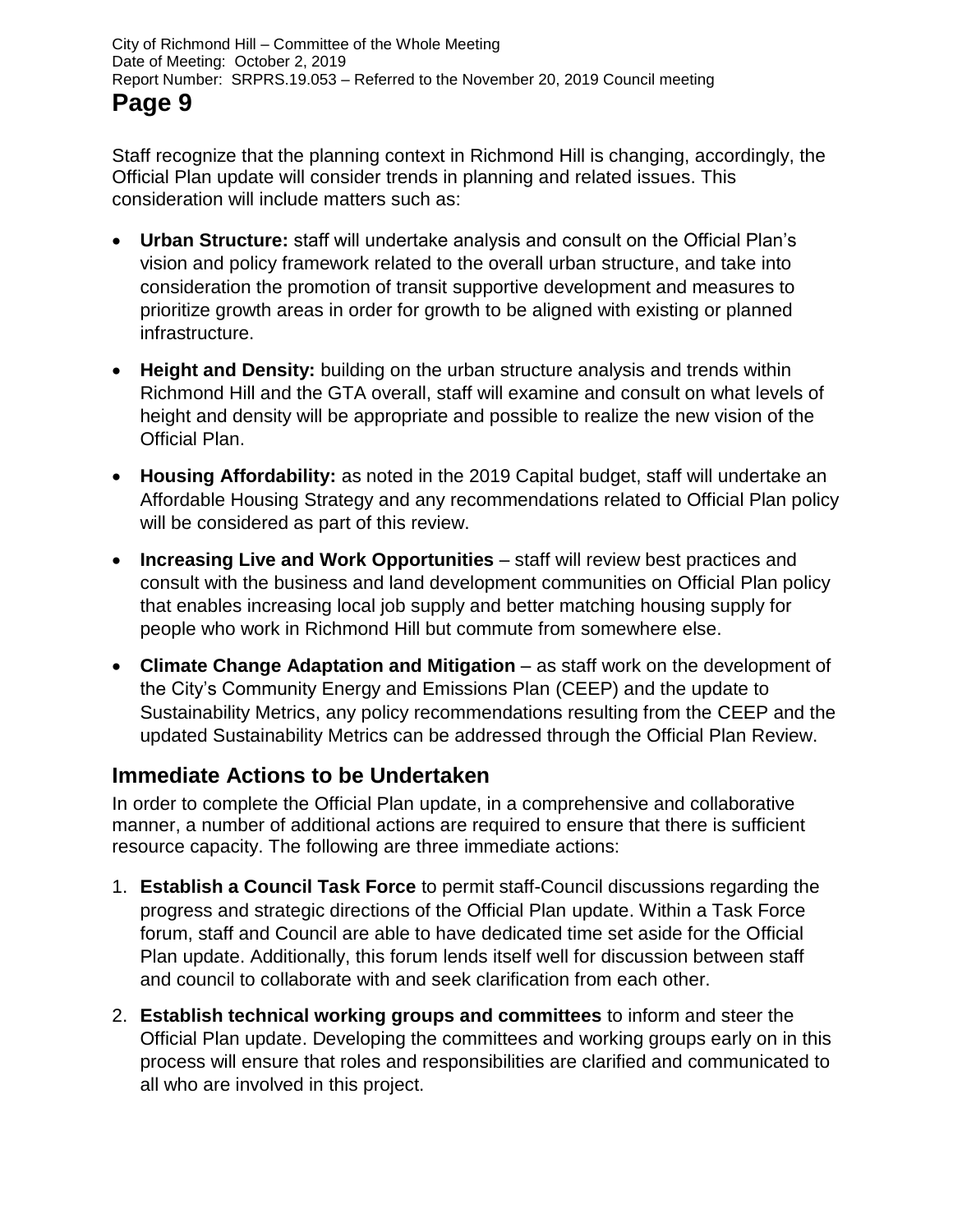City of Richmond Hill – Committee of the Whole Meeting Date of Meeting: October 2, 2019 Report Number: SRPRS.19.053 – Referred to the November 20, 2019 Council meeting

# **Page 10**

3. **Prepare a detailed terms of reference for the review**, and initiate processes to assist with its overall execution. While it is anticipated that the majority of the work to undertake this update will be conducted "in house," there will be some elements of the project that will require the expertise of outside resources. Resource needs are outlined in the attached Business Case (Attachment 1).

### **Additional Work to be Undertaken in Support of Official Plan Update**

Further to the above-noted projects and activities, staff will need to undertake the additional work to ensure that the Official Plan update meets the requirements of the *Planning Act* and also the needs of the City, as the document to direct land use planning within the City. As such, staff will:

- Develop a **consultation plan** that includes: on-line surveys; notices and signage; dedicated website and e-mail address; community workshops; public open house(s); statutory public meeting(s); staff Lunch 'n' Learn; and stakeholder consultation including: Region, Province, school boards, City departments; utility providers; transit authorities; First Nation and Metis communities; business and development communities. Where and when possible, the consultation plan will co-ordinate with other related projects undertaken by the City to minimize confusion and build in efficiencies for staff resources, Council, and the general public.
- Review and analyze development applications in process, and identify any **planning trends** that should be considered as part of the Official Plan update.
- Undertake a comprehensive review of the **City's Urban Structure:** 
	- $\circ$  identifying areas for growth through various forms of intensification,
	- o confirming areas required for employment purposes (to support the City's aspirations to increase the supply of local jobs and increase the nonresidential tax assessment), and
	- $\circ$  identifying areas that require long-term protection for agricultural, natural heritage protection as well as preservation of neighbourhood character.

This process will form the basis of the Official Plan and re-establish the City's longterm vision for growth and prosperity. This review will build on research and analysis that has already been conducted as part of the Region's work related to Major Transit Station Areas and Employment Areas. The review will test the City's current Urban Structure vision and make recommendations as to what could change to better address emerging trends, issues, and policy direction coming from both the Region and the Province.

 Based on the urban structure, develop an associated **height and density regime**. This regime will take into consideration key urban design concepts related to built form, such as shadowing, privacy, public-private realm interface, transition to stable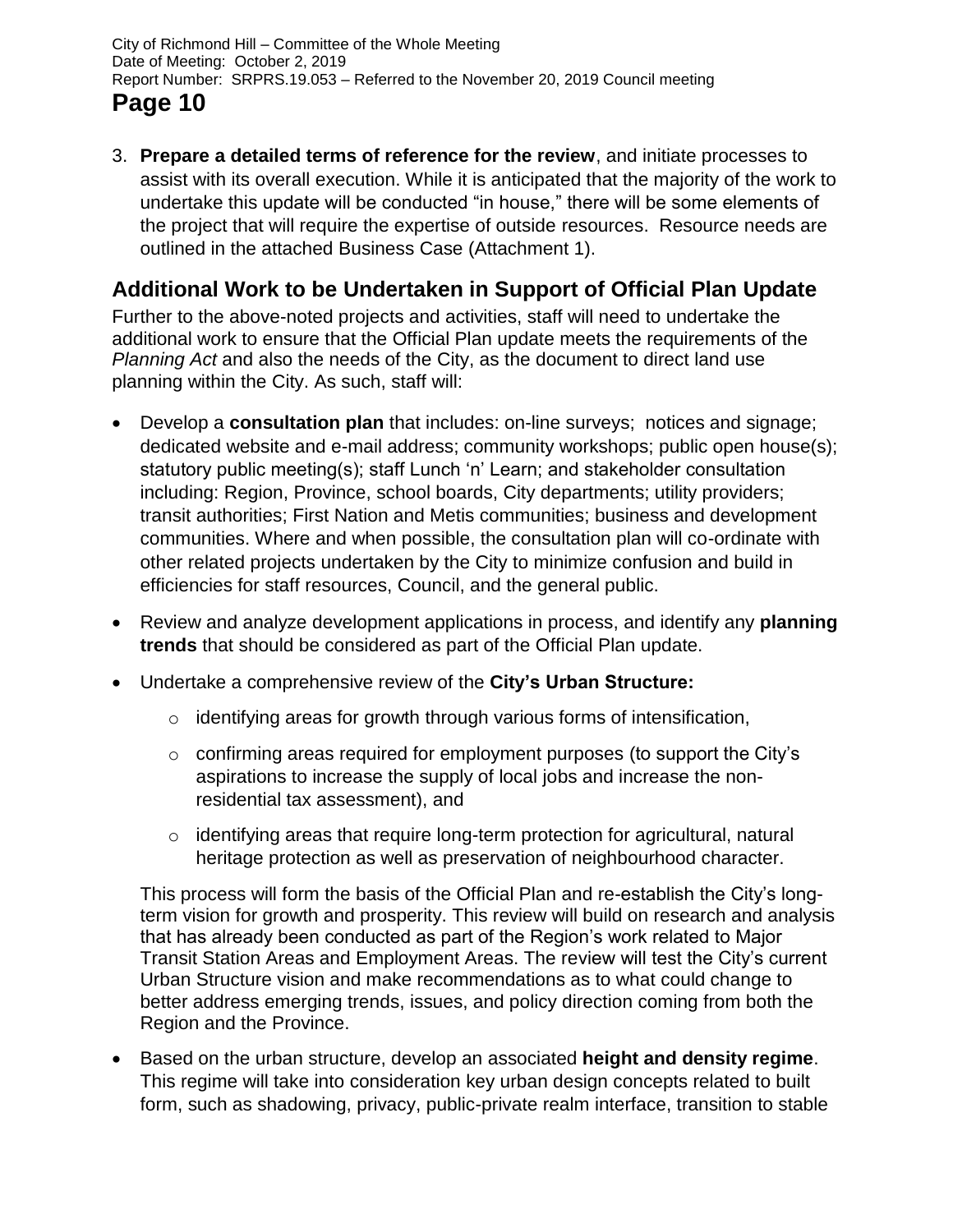neighbourhoods, as well as climate change adaptation and mitigation. It will also consider infrastructure capacity to accommodate and support growth.

- Co-ordinate **transportation and servicing** analysis with the work that is being undertaken to update the City's Transportation Master Plan and Urban Master Environmental Servicing Plan, as well as the Region's Master servicing plans, to identify any constraints and appropriate mitigation related to interim and build-out growth.
- Develop an **Affordable Housing Strategy**. This study will help to inform the development of new policies to address the City's affordable housing needs.
- Identify any changes to policy regarding **implementation tools**, to simplify the planning process as a means to expedite and better facilitate the realization of the Official Plan's vision, and to provide greater certainty and transparency in the planning process.
- Identify **technical policy updates** to ensure on-going conformity/consistency with Provincial Plans and the Provincial Policy Statements, and the Regional Official Plan, and proper implementation of *Planning Act* changes as noted above.
- Identify **mapping updates**, such as identification of new streets/street classifications; Major Transit Station Area boundaries; new land use designations (if needed); and other such matters.

# **Overall Process and Timing of Official Plan Update:**

As shown in the below diagram, the Official Plan update process starts with research and analysis that is informed by Provincial and Regional planning policy, is followed by public and stakeholder consultation, emerges with recommendations from professional staff, and is finalized with decision making that takes all of these inputs into account. The process concludes with various documents to ensure proper implementation, starting with an up-to-date Official Plan, from which are derived an updated Transportation Master Plan (TMP), Urban Master Environmental Servicing Plan (MESP), Development Charge By-law and a Comprehensive Zoning By-law, among other matters.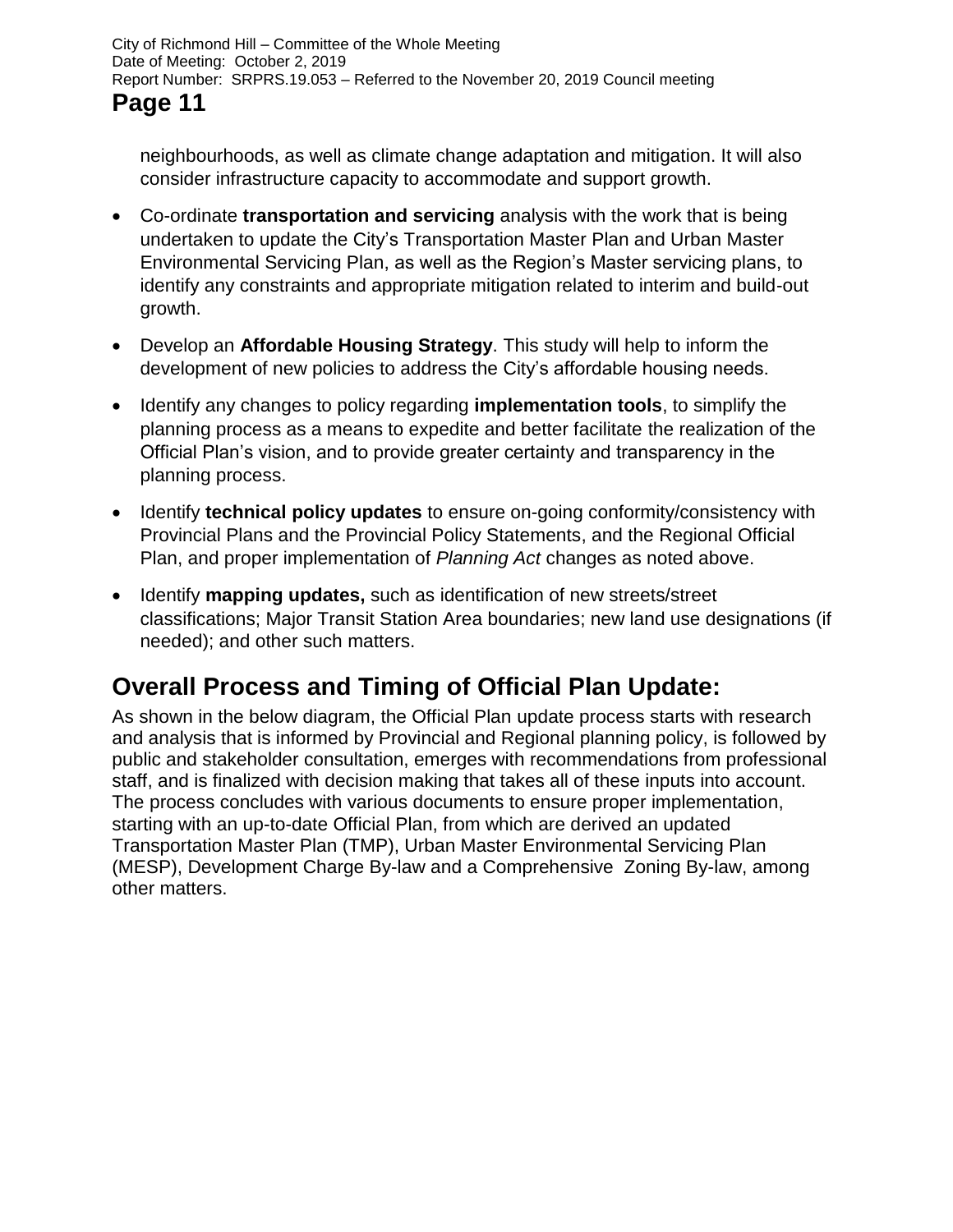City of Richmond Hill – Committee of the Whole Meeting Date of Meeting: October 2, 2019 Report Number: SRPRS.19.053 – Referred to the November 20, 2019 Council meeting

### **Page 12**



While elements of the Official Plan update are already underway, the timing of the approval of the updated Official Plan is dependent on the Provincial and Regional policy documents being finalized. It is understood that the Province is interested in undertaking its programs expeditiously in order to address its housing supply and economic prosperity interests. While the Region is working towards adoption of its new Official Plan by fall of 2020, the *Planning Act* requires that lower-tier official plans be in conformity with upper-tier Official Plans. Therefore, should there be a delay in the adoption of the Region's Official Plan, that may set back the timing for City Council's adoption of the Official Plan update. Once adopted, the comprehensive Official Plan Amendment that updates the Official Plan will be forwarded to the Region for approval.

Based on the foregoing, the work plan would aim to bring forward recommendations for Council adoption in Q2 2021, at the earliest. This would allow the City to then finalize its TMP, UMESP and DC By-law Study in time for the DC By-law update by the end of 2021.

#### **Implications for Applications in Process**

Until such time as the City adopts new polices and schedules for the Official Plan, staff will continue to accept and review development applications. Such applications will be considered in relation to both existing and emerging Official Plan policy direction, emerging Provincial and Regional policy direction, up-to-date planning best practices, and public input.

# **Financial/Staffing/Other Implications:**

The current 10 Year Capital Plan allocates \$450,000 towards the review and update of the Official Plan, commencing in 2020. As noted in Attachment 1 staff are recommending approval of resources totaling \$450,000 from the General Government DC Reserve Fund (90%) and Cash to Capital Reserve Fund (10%) to cover the costs associated with the overall process.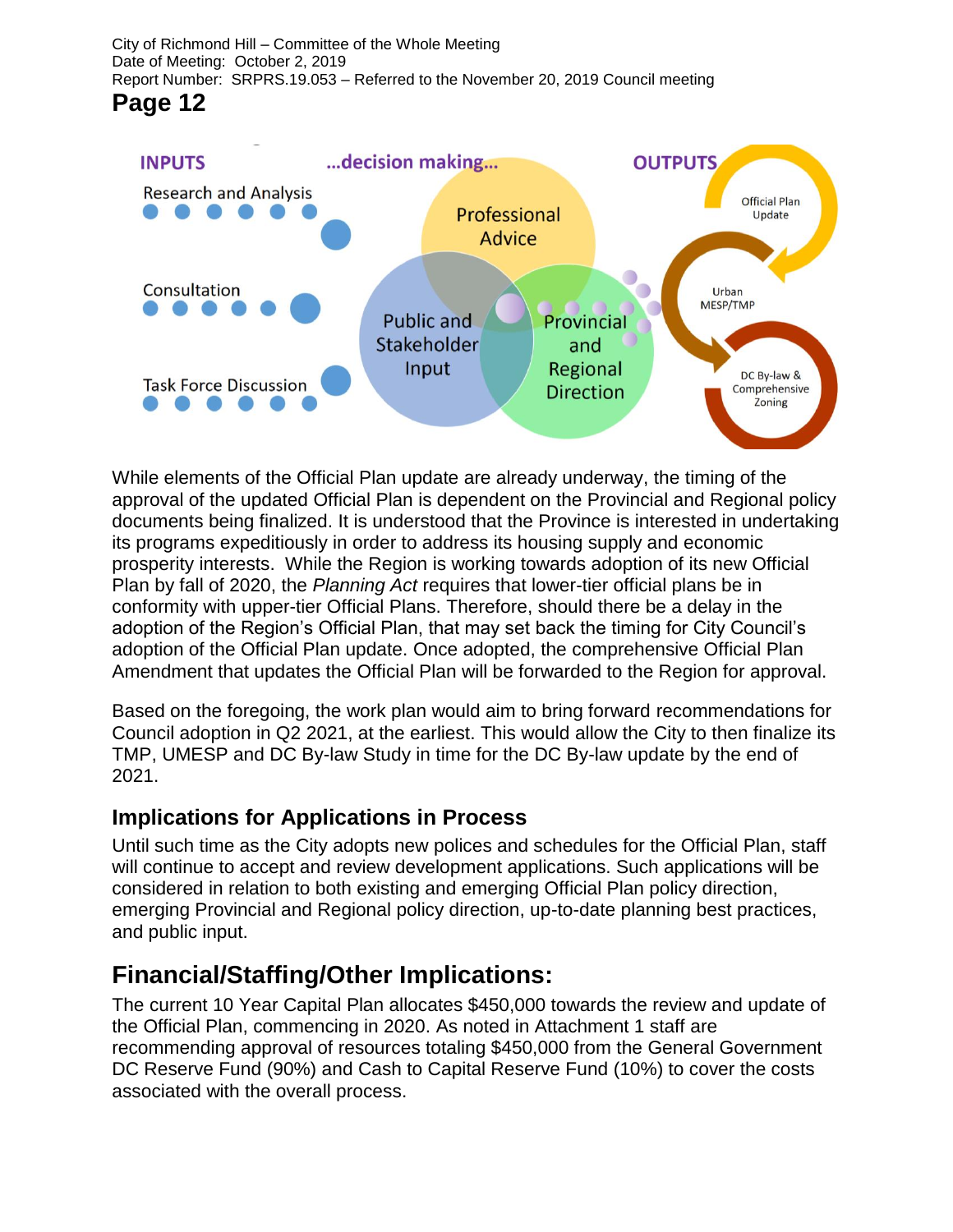# **Page 13**

A critical component of the Official Plan update is to undertake a robust public consultation process. Staff recommend retaining LURA Consulting to undertake this work as outlined in the Draft Terms of Reference provided in Attachment 2 of SRPRS.19.053. Given the expedited timeline that staff have identified above (particularly as it relates to the Yonge and Bernard KDA LPAT hearing which begins in June 2020), staff recommend a sole source non-competitive acquisition in accordance with Appendix B, Part II (b) of the Procurement Policy By-law 113-16, which states:

"A single Source Acquisition may be made when: (b) an Unforeseen Situation of Urgency exists and the Goods and/or Services cannot be obtained in time by means of a Competitive Procurement;"

While staff have been prepared to commence the Official Plan update sometime in 2020, it had not been previously foreseen that the public consultation component of the review needs to start as early as the fall of 2019. The urgency is as a result of: (a) Council's direction in May 2019 to re-visit the Yonge and Bernard Key Development Area Secondary Plan and Zoning By-law in advance of a hearing on this matter and (b) the Local Planning Appeal Tribunal's decision (issued August 7, 2019) to set a new hearing date of June 22, 2020. Staff have determined that prior to finalizing the Yonge and Bernard KDA Secondary Plan and implementing by-law for the endorsement of Council, several broader planning questions need to be analyzed and answered at a city-wide scale, which can best be undertaken through the Official Plan update process. As such, staff recommend beginning the public consultation process with preliminary open house meeting(s) in November, which can then be followed by more specific Yonge and Bernard KDA public workshop(s) conducted by the same objective consultants. This will enable staff to be in a position to bring forward a recommendation report for endorsement by Council in March of 2020, with time to prepare for the June 2020 hearing on the KDA specifically. This will also enable staff to continue their work in relation to the balance of the Official Plan within the 2-year period identified in this report.

Staff have researched a few consulting firms that specialize in public consultation related to Official Plan reviews. LURA Consulting has had extensive experience, with various municipalities in the GTA and beyond, in undertaking the deliverables related to major planning projects. The consultant's professional expertise includes a multidisciplinary team and range of planning professionals required to complete the public consultation process and provide advice and recommendations to inform the Official Plan update.

## **Relationship to the Strategic Plan:**

The Official Plan update aligns with all four goals of the Strategic Plan. By undertaking this update in co-ordination with the aforementioned related planning initiatives and by engaging with the public and stakeholders to update the Official Plan, we ensure that the Official Plan vision and principles continue to be relevant. We ensure that the guidance that comes from the Official Plan with respect to directing land use and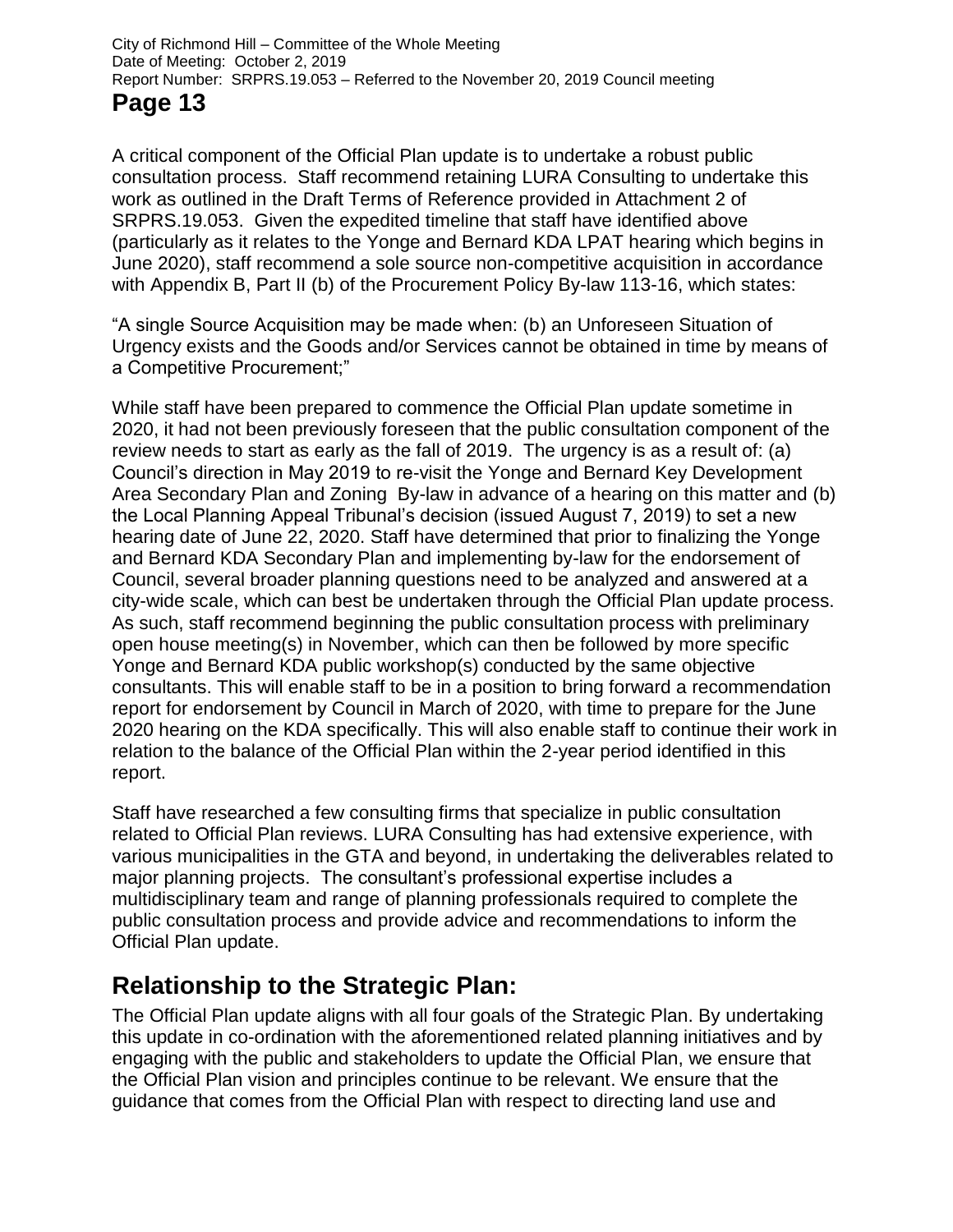accommodating growth within the City is in line with the expectations of the citizens and businesses that are located within the City. At the same time, we ensure that we are implementing the policy direction that comes from the Region of York and the Province.

Working concurrently with the Regional Official Plan Municipal Comprehensive Review process and the Province's initiatives to improve land use policy and legislation will ensure that our Official Plan update is in line with these initiatives. The Official Plan will be ready for their implementation, thereby minimizing any delay in implementing policy improvements.

Undertaking this Official Plan update process concurrently with the Comprehensive Zoning By-law project ensures that the zoning by-law is up-to-date and that any policy changes resulting from the Official Plan update are addressed in the Comprehensive Zoning By-Law at the outset. Furthermore, undertaking this work concurrently ensures that we are using our resources more efficiently, and that we are considering matters comprehensively.

# **Conclusion:**

Staff are recommending that we formally initiate the update of the City's Official Plan. There are many contributing factors in support of undertaking this update project, as outlined above. Foremost, staff recommend a comprehensive analysis of the policy implications resulting from Provincial and Regional planning initiatives and engaging with the public to ensure that the City's implementation of those emerging policy changes is undertaken in a manner that is appropriate for the Richmond Hill context and has the general support of Richmond Hill residents, businesses, and development community.

As noted above, staff have undertaken many projects that will inform the Official Plan update; however, there are additional studies that are required before the update can be finalized. Staff will continue to monitor and report on emerging policy and legislative changes that will impact the finalization of the update. Commencing this update concurrently with the Provincial and Regional land use policy work, will ensure that the City's Official Plan update is undertaken and in effect, expeditiously.

# **Attachments:**

The following attached documents may include scanned images of appendixes, maps and photographs. If you require an alternative format please call the contact person listed in this document.

- Attachment 1: Business Case for Consulting and Staffing Resources for the Official Plan Update
- Attachment 2: Draft Terms of Reference for Official Plan Update Public Consultation **Services**